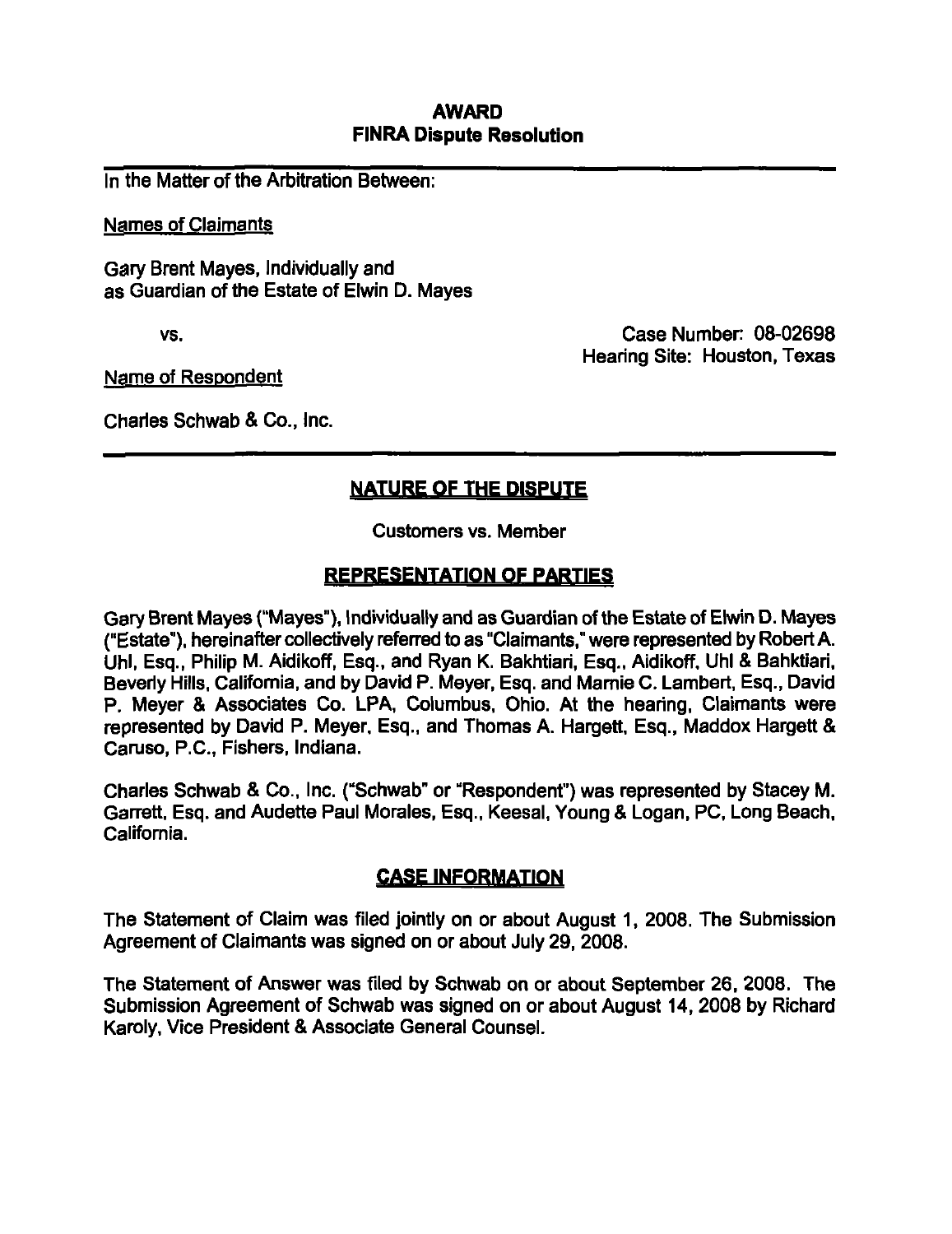## CASE SUMMARY

Claimants asserted the following causes of action: breach of fiduciary duty; breach of written contract; constructive fraud; fraud by misrepresentation and omission; negligence; respondeat superior; negligent supervision; and violations of the Texas Securities Act. The causes of action related to Claimants' Investment in the Schwab YieldPlus Fund. Claimants claimed that Respondent presented the Schwab YieldPlus Fund as an alternative to Investing in money market and long-term bond funds, and that it provided Increased yield potential with only marginally higher risk than a money market fund. Claimants further claimed that the Schwab YieldPlus Fund followed a high-risk strategy that was inappropriate for an ultra short term bond fund to use, and that this strategy resulted in significant losses for Claimants.

Unless specifically admitted in its Answer, Schwab denied the allegations made in the Statement of Claim and asserted affirmative defenses including the following: the damages for which Claimants seek to hold Schwab liable resulted, in whole or in part, from Claimants' own acts or omissions, and that Schwab is not responsible for or liable to Claimants for their own wrongful or negligent acts or omissions; Claimants, by their conduct, approved, authorized, and/or ratified Schwab's actions; Claimants failed to use requisite due diligence in the monitoring, trading, managing, and handling of the accounts; Claimants voluntarily assumed the risk of investing and are precluded from recovery herein; and the damages Claimants seek, particulariy purported "lost opportunity" damages, are too speculative to be awarded.

### **RELIEF REQUESTED**

Claimants requested an award in the amount of:

| Actual/Compensatory Damages       | 186,707.00         |
|-----------------------------------|--------------------|
| <b>Exemplary/Punitive Damages</b> | <b>Unspecified</b> |
| Interest                          | Unspecified        |
| <b>Attorneys' Fees</b>            | Unspecified        |
| <b>Other Costs</b>                | Unspecified        |
| <b>Other Monetary Relief</b>      | Unspecified        |
| <b>Other Non-Monetary Relief</b>  | <b>Rescission</b>  |

At the Hearing, Claimants requested an award in the amount of:

| <b>Option 1 - Texas Securities Statutory Damage</b>  |              |
|------------------------------------------------------|--------------|
| <b>Request Statutory Damages (included interest)</b> |              |
| at 6% Per annum)                                     | \$230,515.00 |
| <b>Attorneys' Fees</b>                               | 75,000.00    |
| <b>Other Costs</b>                                   | 16,000.00    |
| <b>Total pursuant to Texas Securities Act</b>        | \$321,515.00 |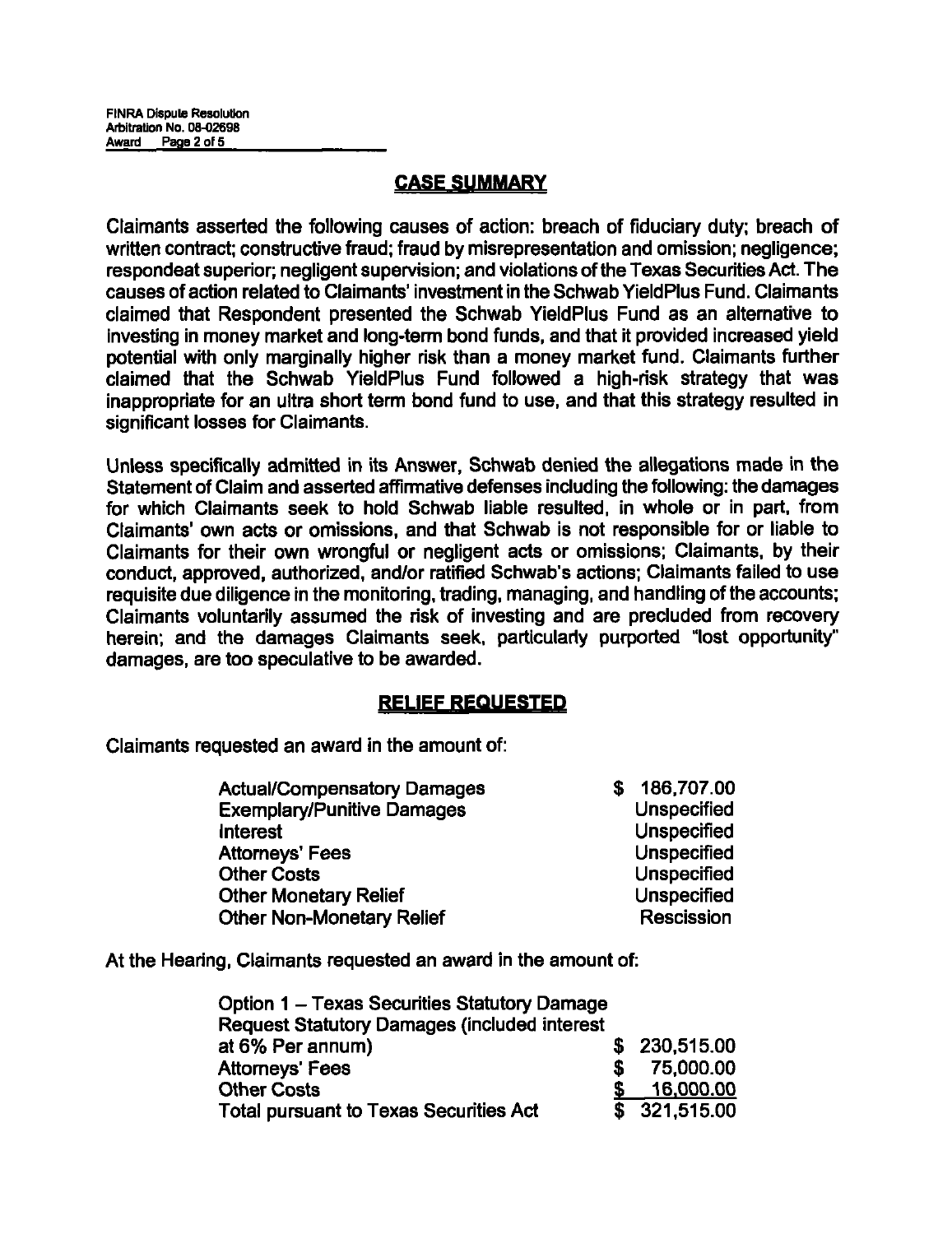| Option 2 - Market Adjusted Damage Request |               |
|-------------------------------------------|---------------|
| Lehman 9-12 Months US Treasury Index      | \$ 230,515,00 |
| <b>Attorneys' Fees</b>                    | 70.000.00     |
| <b>Other Costs</b>                        | 16,000,00     |
| Total pursuant to Common Law Claims       | \$ 300,000.00 |

Respondent requested that the claims asserted against it be dismissed in their entirety and that it be awarded its costs and other relief as provided by law.

### OTHER ISSUES CONSIDERED A DECIDED

The Panel acknowledges that they have each read the pleadings and other materials filed by the parties.

The parties have agreed that the Award in this matter may be executed in counterpart copies or that a handwritten, signed Award may be entered.

## AWARD

After considering the pleadings, the testimony, and the evidence presented at the hearing, the Panel has decided in full and final resolution of the issues submitted for determination as follows:

- 1.) Respondent, Charies Schwab & Co., Inc., is liable for and shall pay to Claimants, Gary Brent Mayes, Individually and as Guardian of the Estate of Elwin D. Mayes, the sum of \$100,000.00 in compensatory damages;
- 2.) Respondent, Charies Schwab & Co., Inc., is liable for and shall pay to Claimants, Gary Brent Mayes, Individually and as Guardian of the Estate of Elwin D. Mayes, the sum of \$16,000.00 In costs; and
- 3.) Any relief not specifically enumerated, including punitive damages and attorneys' fees, is hereby denied with prejudice.

### **FEES**

Pursuant to the Code, the following fees are assessed:

### **Filing Fees**

FINRA Dispute Resolution assessed a filing fee\* for each claim:

Initial Claim filing fee  $= $ 1,425.00$ 

\*The filing fee is made up of a non-refundable and a refundable portion.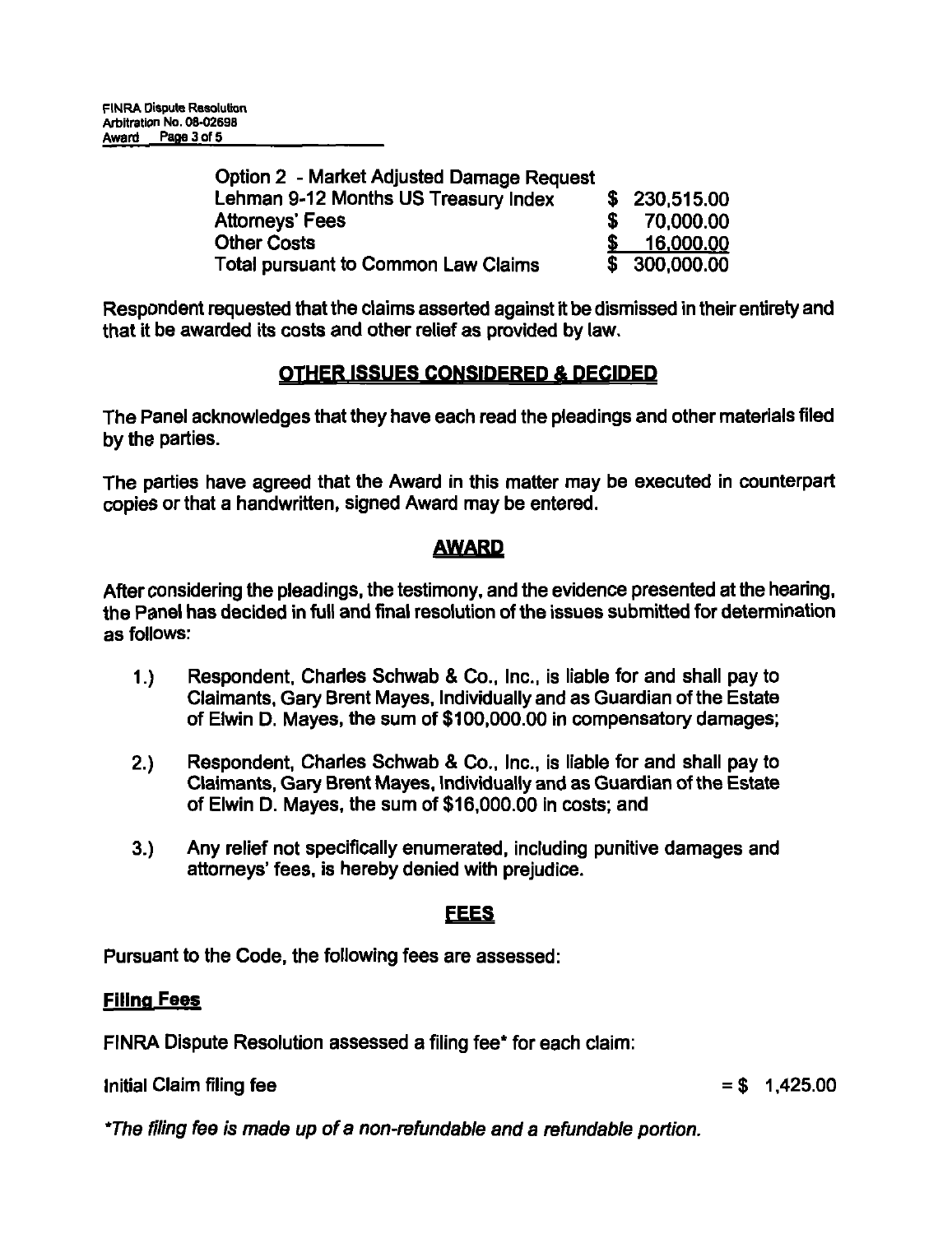#### Member Fees

Member fees are assessed to each member firm that is a party in these proceedings. Accordingly, as a party, Charies Schwab & Co., Inc. is assessed the following:

| Member surcharge        | $= $ 1,700.00$  |
|-------------------------|-----------------|
| Pre-hearing process fee | $=$ \$ 750.00   |
| Hearing process fee     | $=$ \$ 2,750.00 |

#### Hearing Session Fees and Assessments

The Panel has assessed hearing session fees for each hearing session conducted. A session is any meeting between the parties and the arbitrators, including a pre-hearing conference with the arbitrators, that lasts four (4) hours or less. Fees associated with these proceedings are:

|                                           | One (1) Pre-hearing session with Panel x \$1,125.00 |            | $= $1,125.00$ |
|-------------------------------------------|-----------------------------------------------------|------------|---------------|
| Pre-hearing conference: November 20, 2008 |                                                     | 1 session  |               |
| Five (5) Hearing sessions x \$1,125.00    |                                                     |            | $= $5,625.00$ |
| <b>Hearing Dates:</b>                     | <b>July 28, 2009</b>                                | 2 sessions |               |
|                                           | <b>July 29, 2009</b>                                | 2 sessions |               |
| <b>July 30, 2009</b>                      |                                                     | 1 session  |               |
| <b>Total Hearing Session Fees</b>         |                                                     |            | $= $6,750.00$ |

The Panel has assessed \$3,375.00 of the hearing session fees jointly and severally to Gary Brent Mayes, Individually and as Guardian of the Estate of Elwin D. Mayes.

The Panel has assessed \$3,375.00 of the hearing session fees to Charies Schwab & Co., Inc.

All balances are payable to FINRA Dispute Resolution and are due upon receipt.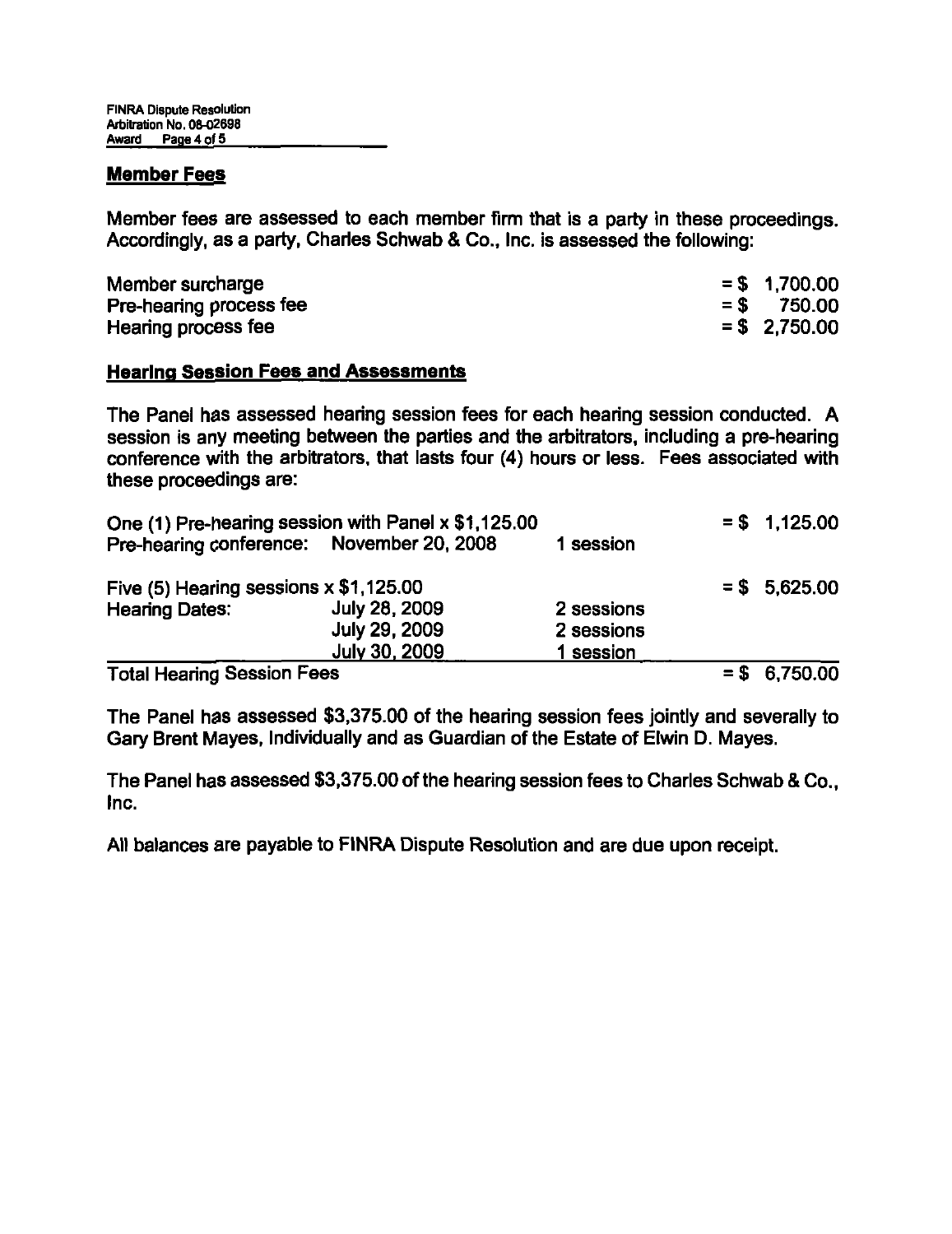## ARBITRATION PANEL

Frank M. Romano - Public Arbitrator, Presiding Chair William A. Allen - Public Arbitrator Christine W. Powell - Non-Public Arbitrator

Concurring Arbitrators' Signatures:

/s/ Frank M. Romano Frank M. Romano Public Arbitrator, Presiding Chair August 11. 2009 Signature Date

August 11, 2009 Signature Date

Christine W. Powell Non-Public Arbitrator

/s/ William A. Allen William A. Allen Public Arbitrator

Signature Date

August 12, 2009 Date of Service (For FINRA office use only)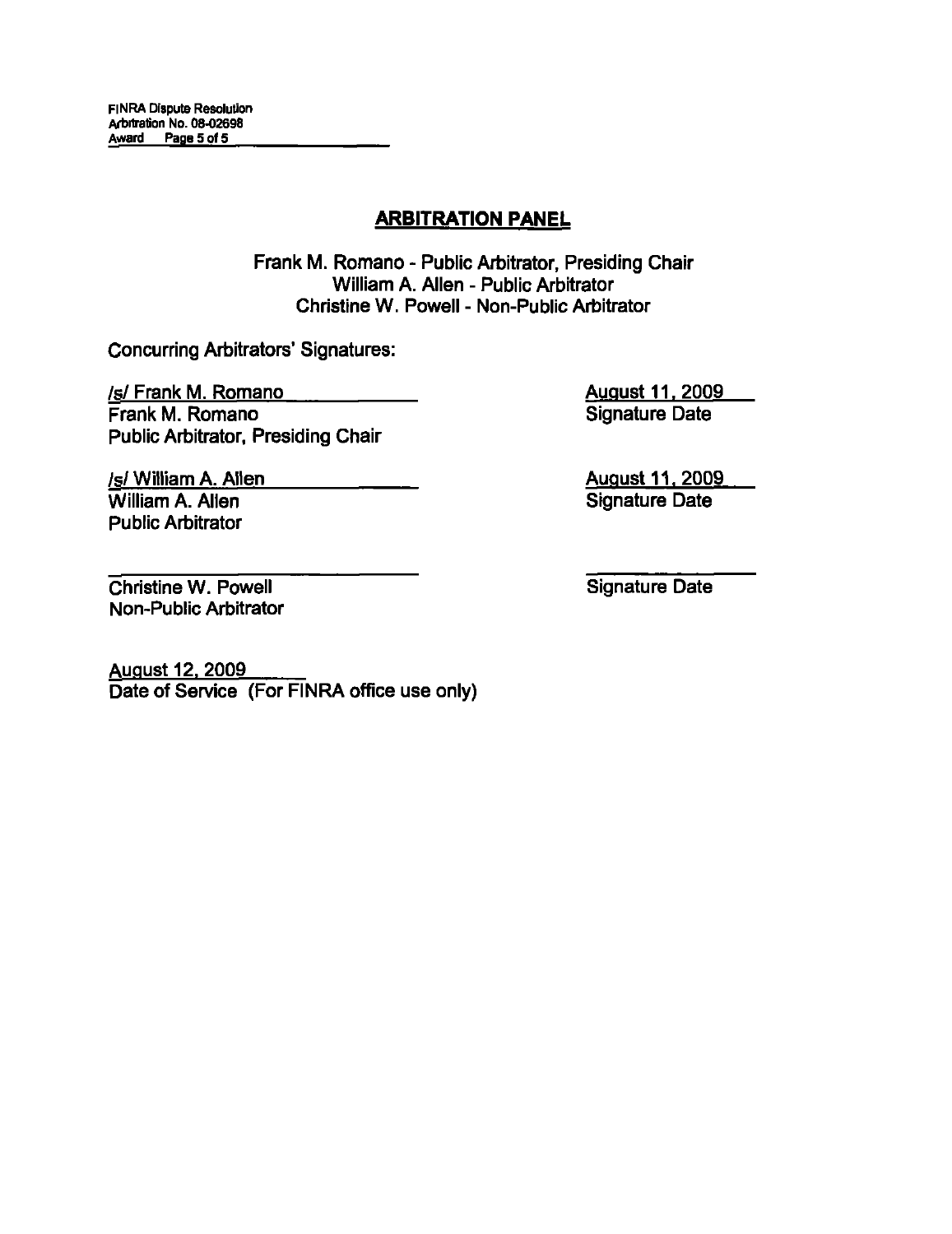FINRA Diaguse Resolution<br>Arbitration No. 08-02596<br>Award - Page 5 of 5

#### **ARBITRATION PANEL**

Frank M. Romano - Public Arbitrator, Presiding Chair William A. Allen - Public Arbitrator Christine W. Powell - Non-Public Arbitrator

Concurring Arbitrators' Signatures:

M 4 andr oman ぐり

Frank M. Romano Public Arbitrator, Presiding Chair

William A. Allen **Public Arbitrator**  **Signature** 

Ll OS

**Signature Date** 

Christine W. Powell Non-Public Arbitrator

**Signature Date** 

Date of Service (For FINRA office use only)